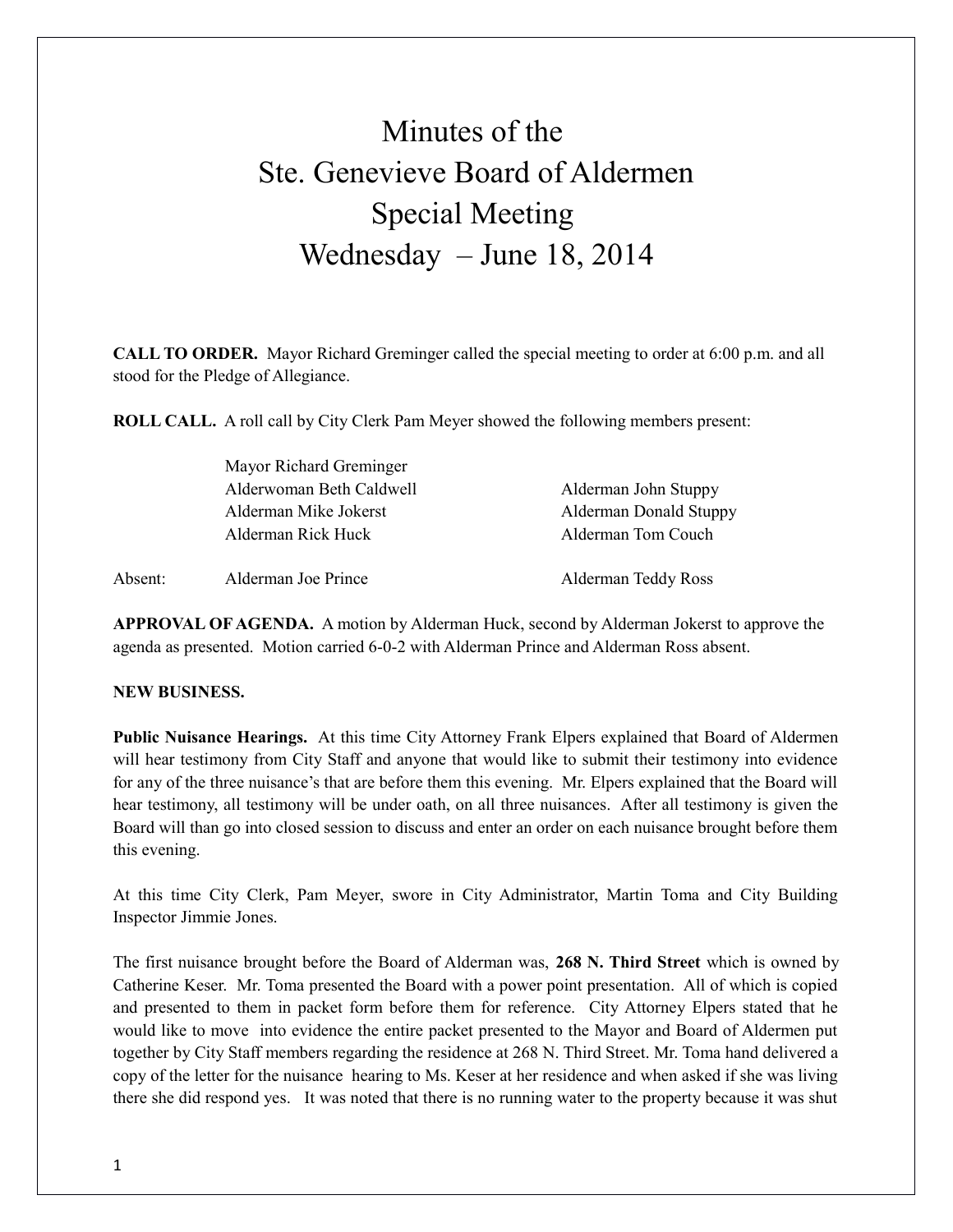off for non-payment which violates City ordinance to live in a home that does not have running water. At this time Ms. Catherine Keser was sworn in and she was asked if she understood what the order meant and if she had any intention abiding by the order. Ms. Keser stated she understood and would start working on things immediately. Ms. Williams was sworn in and stated that she has been working on cleaning the inside of the house for Ms. Keser. Mr. William Pruneau was sworn in and stated he has also been working with Ms. Keser to get the outside debris and vegetation cleaned up. Mr. Pruneau also stated that Ms. Keser had a high water bill due to a leak that filled her basement with water.

The second nuisance to be brought before the Board of Aldermen is **498 S. Fourth Street**, which is owned by deceased residents Aloysius & Donna Hotop. Correspondences had been sent to the daughter of Mr. & Mrs. Hotop whom resides in Florida. Mr. Toma presented the Board with a power point presentation and a package of information. All of which, Mr. Elpers, City Attorney would like to move into evidence the entire packet put together by City Hall staff. Mr. Terrance Bourisaw was sworn in and addressed the Board that he resides at 1 Linn Drive and this house sits directly behind his residence. He is concerned that there may be an open cistern on the property. He also stated that people have been seen going in and out of the house at night time and that because of the high weeds, etc. the snakes, skunks, raccoons and all other wild animals have taken over the residence and is causing issues for him on his property. Ms. Jennifer Bourisaw was sworn in and stated that her main concern is for her 2 year old daughter whom is in need of a liver transplant and she is concern for her health. Having to live next to these conditions has Ms. Bourisaw worried for her daughter's health.

The third and final nuisance is for **472 Merchant Street**, currently owned by Cheri Henderson. At the time of the fire the house was owned by Ruth Ann Hults. Mr. Toma presented the power point presentation and Mr. Elpers, City Attorney stated that he would like to move into evidence the entire packet of information prepared by City Staff regarding 472 Merchant Street. Mr. Robert Browne, was sworn in and stated that there are all kinds of animals living there, there is an uncovered hot tub in the back yard, the only time they mow the yard is when the City makes them and he believes that the owners of no intentions of doing anything to the house. Donna Marler, was sworn in and stated that the house needs to be completely boarded up and something needs to be done with this soon because it is making the entire neighborhood look bad. Mr. Toma stated that the insurance proceed check that is required per City ordinance that was made payable to the owner at the time of the fire and the City has not been cashed.

A motion by Alderman Huck, second by Alderman John Stuppy to go into closed session to discuss to discuss litigation matters as authorized by Section 610.021(1), RSMO. Motion carried 6-0-2 with the following roll call vote: Ayes: Alderman Huck, Alderman Couch, Alderman John Stuppy, Alderman Donald Stuppy, Alderman Jokerst and Alderwoman Caldwell Nays: None. Absent: Alderman Prince and Alderman Ross. 6:42 p.m.

A motion by Alderman Couch, second by Alderwoman Caldwell to come out of closed session. Motion carried 6-0-2 with the following roll call vote: Ayes: Alderman Huck, Alderman Couch, Alderman John Stuppy, Alderman Donald Stuppy, Alderman Jokerst and Alderwoman Caldwell Nays: None. Absent: Alderman Prince and Alderman Ross. 7:36 p.m.